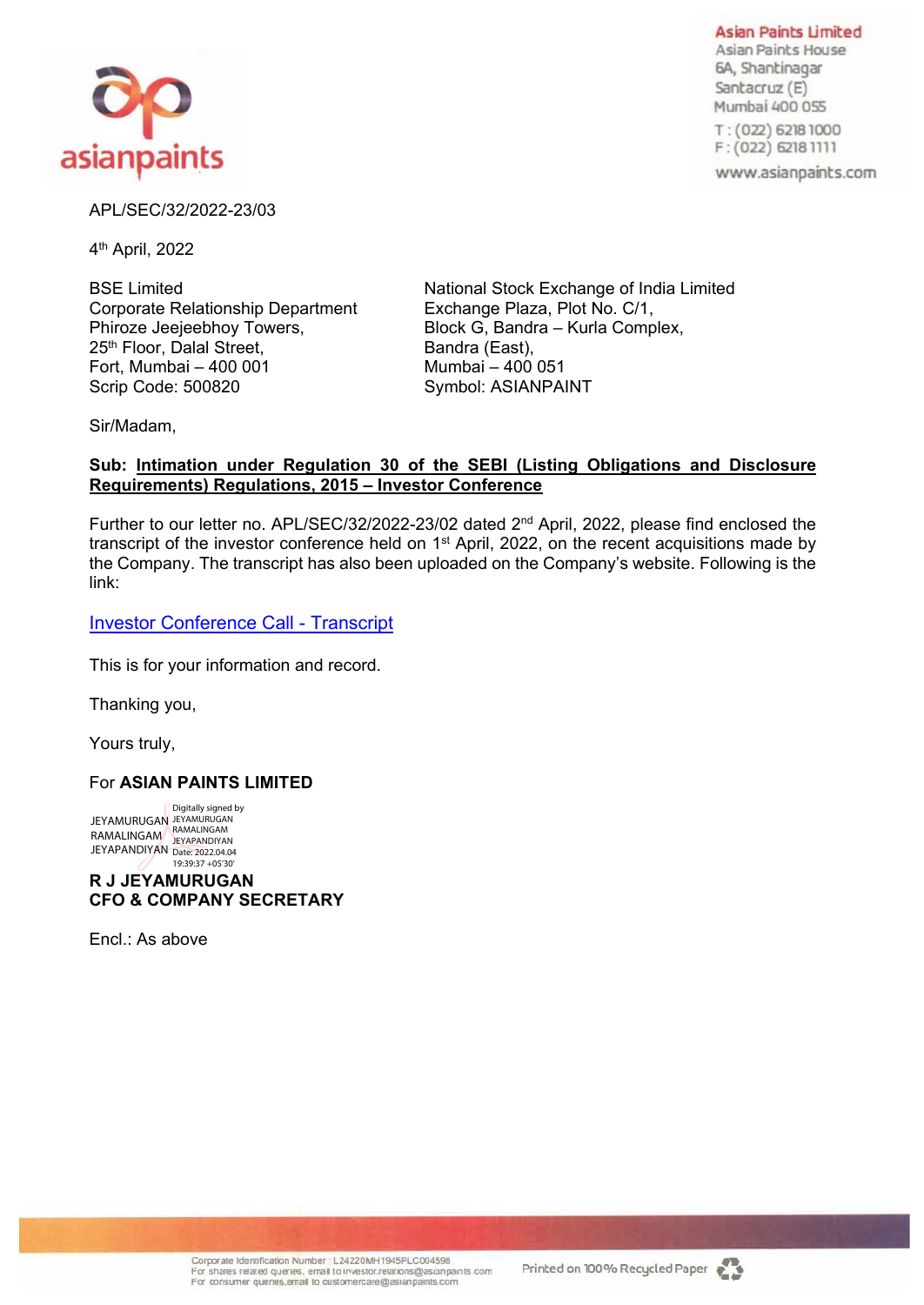

## **"Asian Paints Investor Conference call" ACQUISITIONS UPDATE**

**April 1, 2022**

# asianpaints

**Management :** *Mr. Amit Syngle : MD & CEO Mr. Parag Rane : GM – Finance* 

*Mr. R J Jeyamurugan : CFO & Company Secretary Mr. Arun Nair : Manager - Corporate Communications*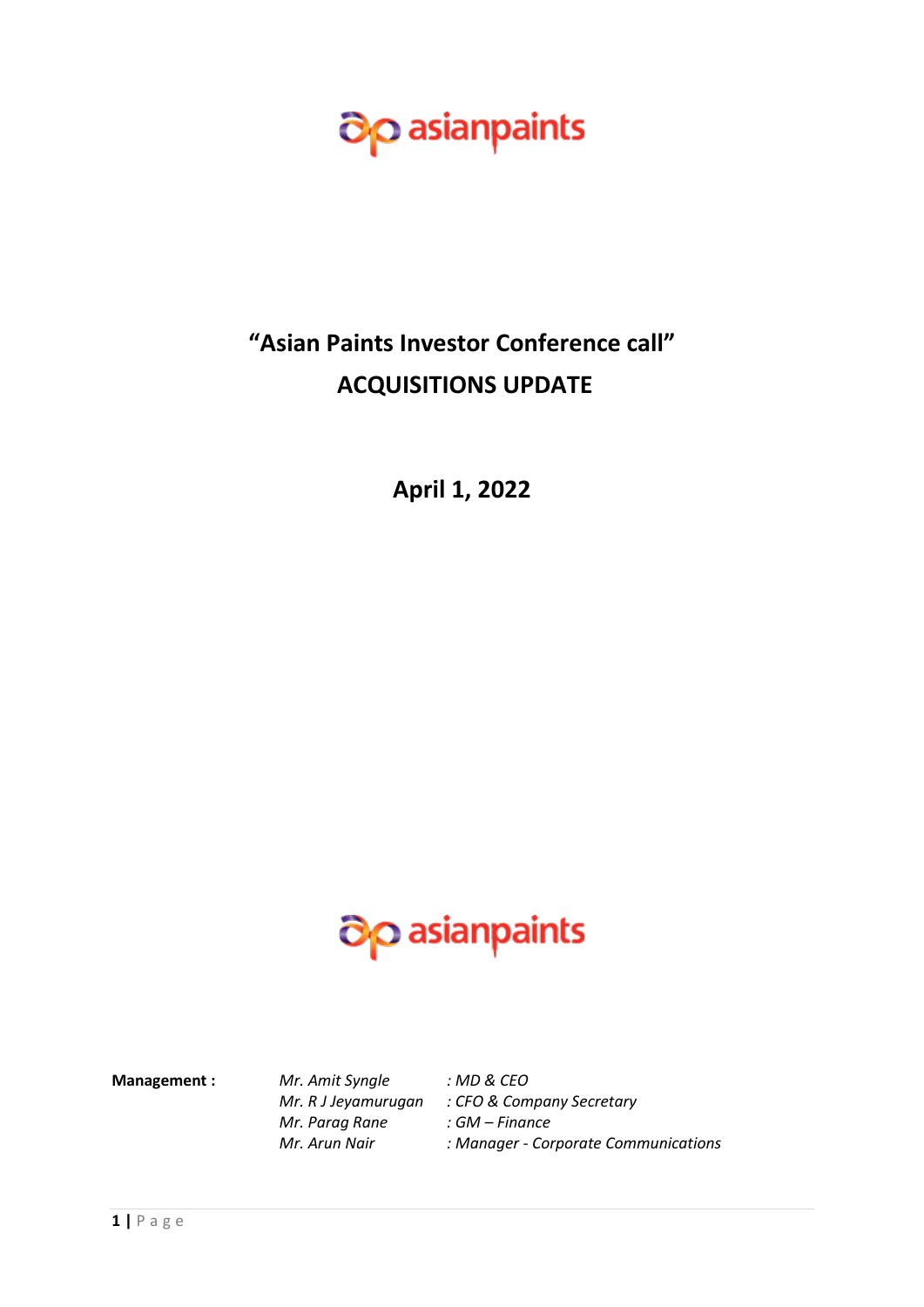## **Investor Call - Transcript**

**R J Jeyamurugan** - Good Evening ladies and gentlemen. This is Jeyamurugan, CFO and CS from Asian Paints. At the outset, we apologise for the delay in beginning the conference. We are thanking you all for coming to this meeting at a very very short notice. We announced two major acquisitions today, we thought it is appropriate to connect and discuss with you to give some details so that it makes the thing clear. Hence, we arranged this call. Disclaimer, before we get into the discussion, on this call we will not be discussing anything about quarterly numbers or company performance as we are in the silent period for the announcement of Q4 and 12 monthly results. So please restrict your questions only for the two acquisitions we announced today.

Along with me, we have today Mr Amit Syngle, our MD & CEO. I also have Mr. Parag Rane – GM Finance and Arun Nair from Corporate Communications.

Just to begin by giving a short profile, while we have given all the details in the today's stock exchange communication and also we have given the press release, just to give you a brief; we announced two acquisitions, one is 49% stake in White Teak - Decorative lighting products and fans company. Basically, we are taking 49% stake from this year for a consideration of approximately Rs. 180 crores also along with certain amount to be payable based on the achievement of certain financial milestones by the end of the financial year. Also, we are going to acquire another 51% also within a period of next 3 Years subject to achievement of certain financial milestones which I think we have given much more in detail in the press release and stock exchange announcement. I don't want to repeat because of the shortage of time. Basically, about this company, it is private limited company, it was established in 2016 by Silicon Valley technical technology entrepreneurs, Mr Pawan Mehta and Mr Gagan Mehta. They have been running this business and they have actually put up a strong platform offering customers an extensive range of decorative lighting products and fans and there are stores also across the network, across the country, in key Urban cities. So we thought, all of you are aware we have vision of becoming the most inspirational home decor brand. This helps us in partnering with the powerful kind of a brand extending over the current platform in a much more stronger way. I will ask Parag to explain something about the other acquisition which is Weatherseal.

**Parag Rane** – Yeah Hi, Good evening everyone. Just a small brief in terms of the second acquisition that we have announced today which is about acquiring 51% stake in the first stage by subscribing to fresh equity insurance by a company called Weatherseal Fenestration private limited. This is a newly established entity established by promoters in March 2022. The promoters are Mr. Harish Munireddy and Miss Pratibha and they have been in this line of business, which is in the business of uPVC windows and door systems for the past 7 years through a LLP. They would be undertaking this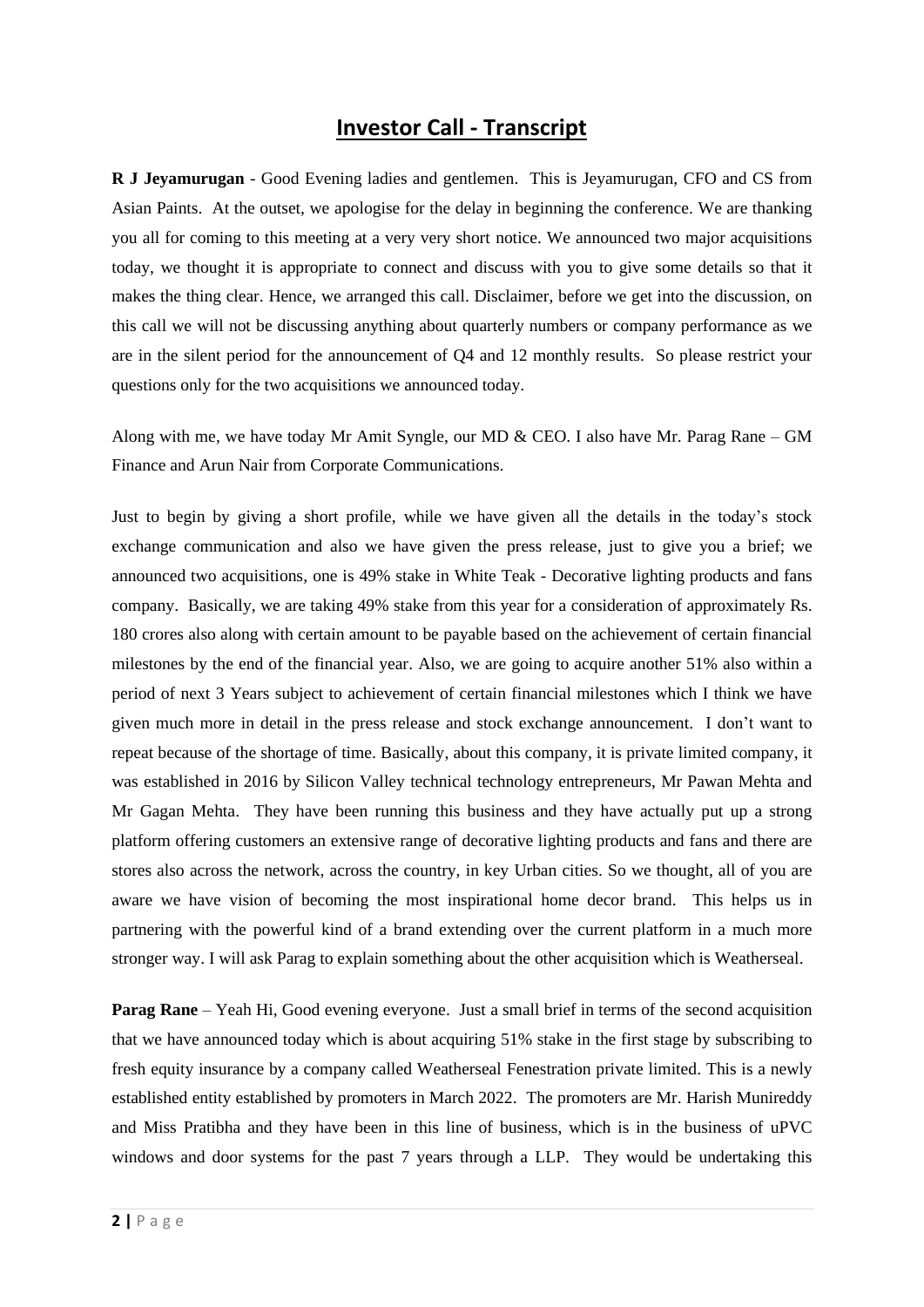business in the uPVC windows and doors space through this newly established entity which is Weatherseal Fenestration private limited. Asian Paints would subscribe to 51% of the share capital, depending on the conditions precedent which needs to be closed over the next few days and it has also agreed that over the period of next three years it would acquire additional 23.9% stake from the existing set of promoters; the valuation for which would depend on achievement of certain milestones. As a entity or as a business, it is primarily in uPVC windows and doors systems where Weatherseal promoters what they have done over last seven years is, they have built a very strong tech enabled platform that has enabled them to deliver a very seamless customer experience across B2B as well as retail customers and they have primarily establish the Weatherseal brand as a strong brand in the space in South India. So that is a small brief about Weatherseal. Thanks.

## **R J Jeyamurugan** - Requesting participants, maybe we can take questions and answers

**Amit Syngle** – Sorry Jeya, just to kind of add to what Mr Jey and Parag has just said. One of the big things which I wanted to announce is that all of you are aware that we have been talking about our home decor foray in the last 2-3 years very very strongly. Especially in the last two years, we have announced this whole area of the movement from 'share of surface' to the 'share of space' within the home. We have felt that you know today, we are dealing with the same customer and Asian Paints as we kind of go ahead, we want to kind of really influence the customer during the entire life cycle of the home purchase. As part of that, we have been kind of getting into stronger categories and as you have seen whether it is kitchen, whether it is bath, whether it is in terms of other categories like fabrics and furnishing, we have been making forays very strongly so that we own up to these categories in a very strong way. The current initiatives which you see one is in the form of White Teak which you are seeing which is the whole decorative lighting space and the other area on Weatherseal which Parag just spoke of, which is in the uPVC doors and windows space, I think there is very strong forays which we have introduced so that in our purpose in terms of taking the whole journey of the 'share of space', that is something which is very very strong. I would also like to tell you that we feel that the whole home décor business is literally adding to the core business in a very strong way because we are looking at catering to the same consumer, who is kind of looking at doing the home but connecting with the same consumer during various cycles of home renovation and home purchase. So therefore what we see is that this entire foray in terms of home decor is contiguous to our overall strategy in terms of not only adding to the core business but also kind of really making our mark in the whole area of 'share of space' so that we can be with the customer in the whole area of customer life-cycle of home renovation and home purchase. So I thought I just add that point of view, so that you get a better understanding as to what is the purpose in terms of getting in terms of these acquisitions for the moment. So we would like to open the floor for people to ask questions now.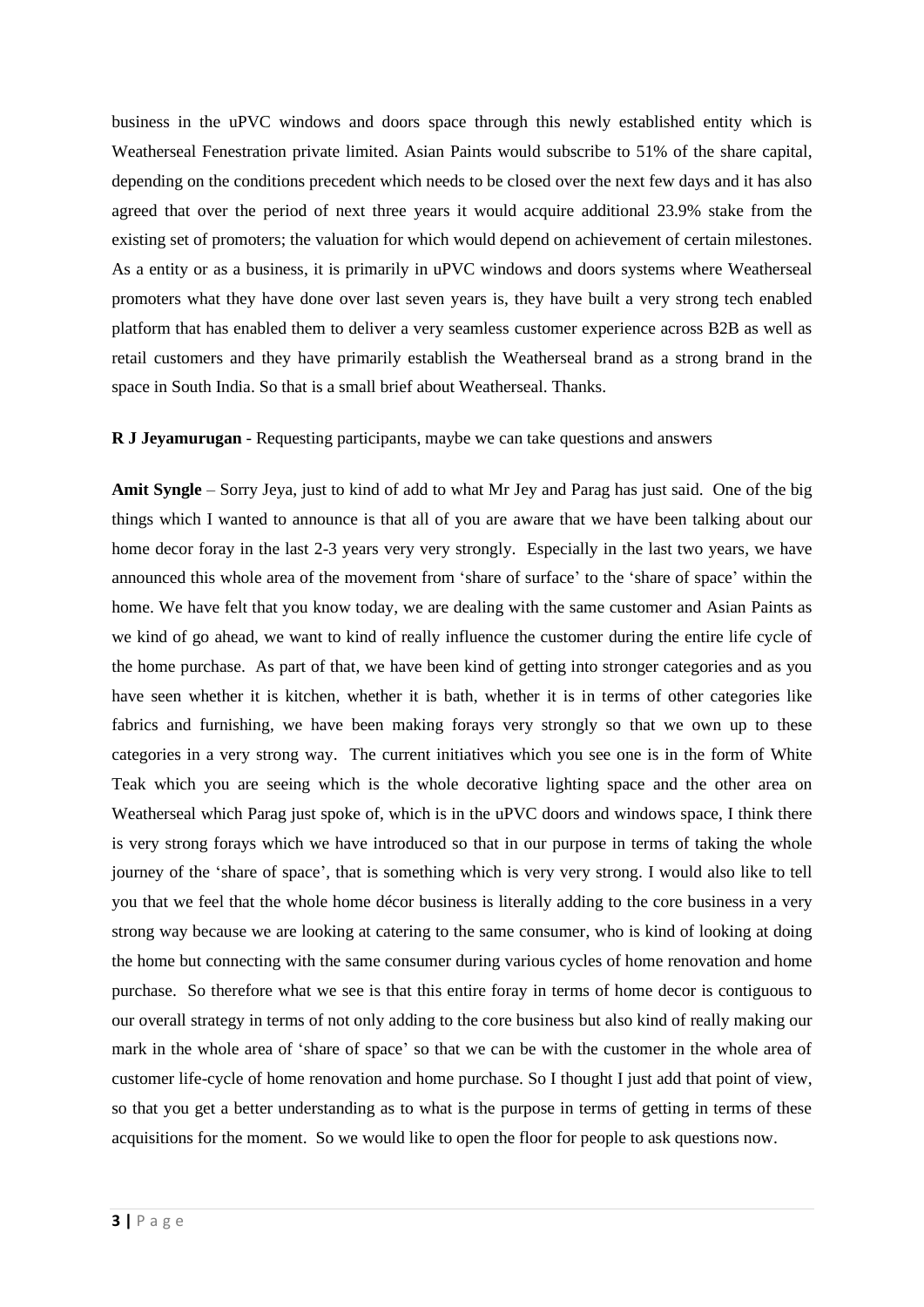**Moderator** - Thank you sir. Requesting all participants who joined to please use the raise hand feature to ask question to the panellist. Kindly unmute when given chance to ask question. Please say your name and company name before you ask the questions. Kindly restrict the questions to only two due to the time constraints. Participants on zoom call can also post the questions on chat box feature on the bottom panel.

Our first participant is Mr Abneesh Roy from Edelweiss. Sir, request you to please unmute your mic and ask the question.

**Abneesh Roy (Edelweiss)** - Yeah thanks and congrats on both the acquisition. If I see Ess Ess and Sleek and those were acquired around 6-7 years back and currently you are doing a top line of around Rs. 200 crores put together around 2.5 percent of your sales. So my question for these two new acquisition is will the aggression be similar to what you have done in sleek and Ess Ess and second in terms of positioning is it a slightly niche, slightly more premium because fans and lights if you see it is extremely commoditise, and it is extremely competitive and similarly if you could explain the total market size in Weatherseal because that product seems to be very different and very new for paint company; so if you could address these 2-3 questions.

**Amit Syngle** - So thanks Abneesh. So see if you look at the entire area of kitchen and bath today, I think last two years have been very very strong and today if you look at the combined businesses they are more than Rs. 500 crores in terms of what we see in terms of going and what we see is going forward, these businesses will be close to more than Rs. 2500 crores in the next about 3-4 years, given the trajectory in terms of what we are taking in terms of going ahead. So what we see today is that it is not only that we want to further the kitchen and bath business, but also in terms of other categories which are essential in the home space. So yes, lighting is a regular category which you see which is the decorative lighting in terms of the Weatherseal which we have seen. Over a period of time, we see that the doors and windows which is the you know the whole area of balconies and overall doors which are coming in terms of all flats and bungalows, I think is becoming a very very strong category. It is a category which is almost about Rs. 11,000 crores and a category which is very strong with respect to both the retail and B2B space in a very strong manner. We feel that Asian Paints with its of kind of foray has very strong distribution points where we are able to kind of add to the retail business as well as we have our institutional business where we are able to reach out to the builders in a very very strong manner, where we would able to kind of propagate the whole areas of doors and windows in terms of the new homes in a very very strong way to that extent. In addition, we have a 'ColourPro' business which is reaching out to the architects and Interior designers and in the home renovation business what we are seeing is that the modern technology of the uPVC doors and windows which are coming for the balconies and for the French windows in bungalow so on an so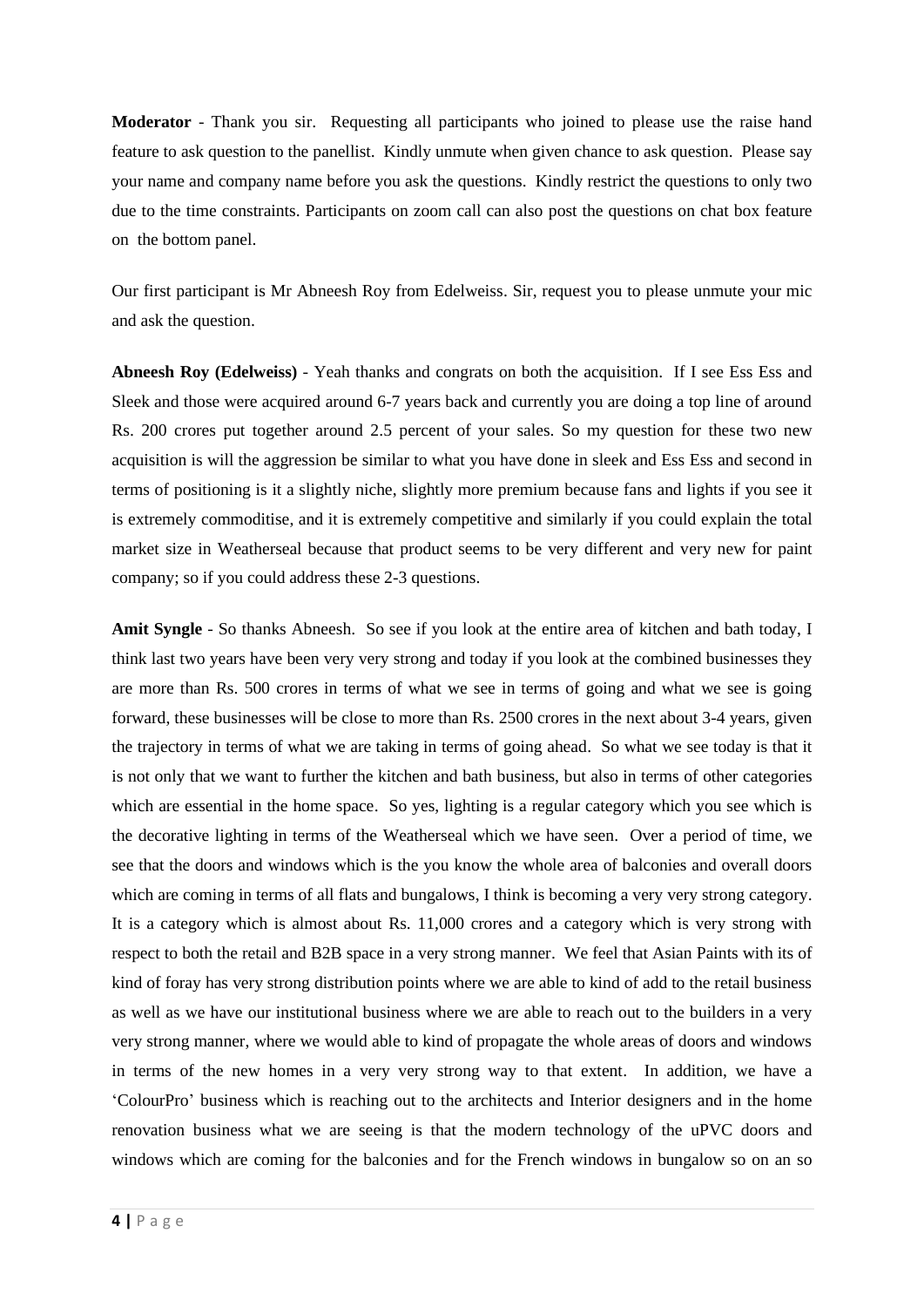forth is the latest technology and we think it's a very very growing area and therefore that is where the justification of the Weatherseal comes in because you are talking of uPVC profiling and not only that we are talking of coatings which will go over uPVC which would be in the zone very close to the coatings area in terms of powder coating and specialised coating which will go for uPVC where we can offer customer a range of choices both from the point of view of textures as well as the various kind of finishes which can come in which can kind of really accentuate the overall décor of the home or the bungalows in a very very strong way. So we think that today these are categories which are very integral to the overall area of home renovation and new homes in a very very strong way and there is where we are justifying taking the Weatherseal, which is at a nascent stage and we think this entire industry which is quite big is dominated by the unorganised sector, where Asian Paints would like to kind of come in and make a strong statement in terms of what we can bring to the consumer in terms of both innovation as well as in terms of the area of really expanding the reach and the footprint of taking doors and windows into home spaces in a very big way.

**Moderator** - Thank you, our next caller is Mr Avi Mehta. Sir, request you to please switch on the mic and ask the question.

**Avi Mehta (Macquarie)** - Sir, thanks for the opportunity. Sir we have paid almost 20 times FY21 sales for the White Teak acquisition. Could you please help us appreciate the growth opportunities and synergies you see in this venture which makes you confident on deriving value from this acquisition. I mean especially given the relatively smaller size of the category and premium pricing of the product.

**Amit Syngle** - So if you look at the overall opportunity in terms of decorative lighting, the segment is really fairly big we say think about Rs. 1200 crores as what we estimate and a segment which is growing at almost about 15-20% in the market to that extent. What we see very clearly is that the CAGRs to the current sale which we put as definitely in the area of about 20-25% going forward and we think today, the current business is what comes in with the rich profitability in terms of what we can really make out of it to that extent at the current levels. So therefore I think the valuations which we think are in order with respect to today when you look at equivalent categories, which are happening in the area of home space, which are there in the market to that extent and given the growth potential, given the fact that there is a very strong trajectory of about 15-20 CAGR, which we see over the next 3 to 5 years period. We think this is something which is justified because this is the space where one could kind of easily look at taking leadership and adding value from the point of view of the overall home perspective in a very very strong way. What we feel also today is that, equivalent industries, which were able to see are talking of really very very strong valuations in terms of looking at almost 4 to 5 times of the top line and looking at about close to about 10-15% of the bottom line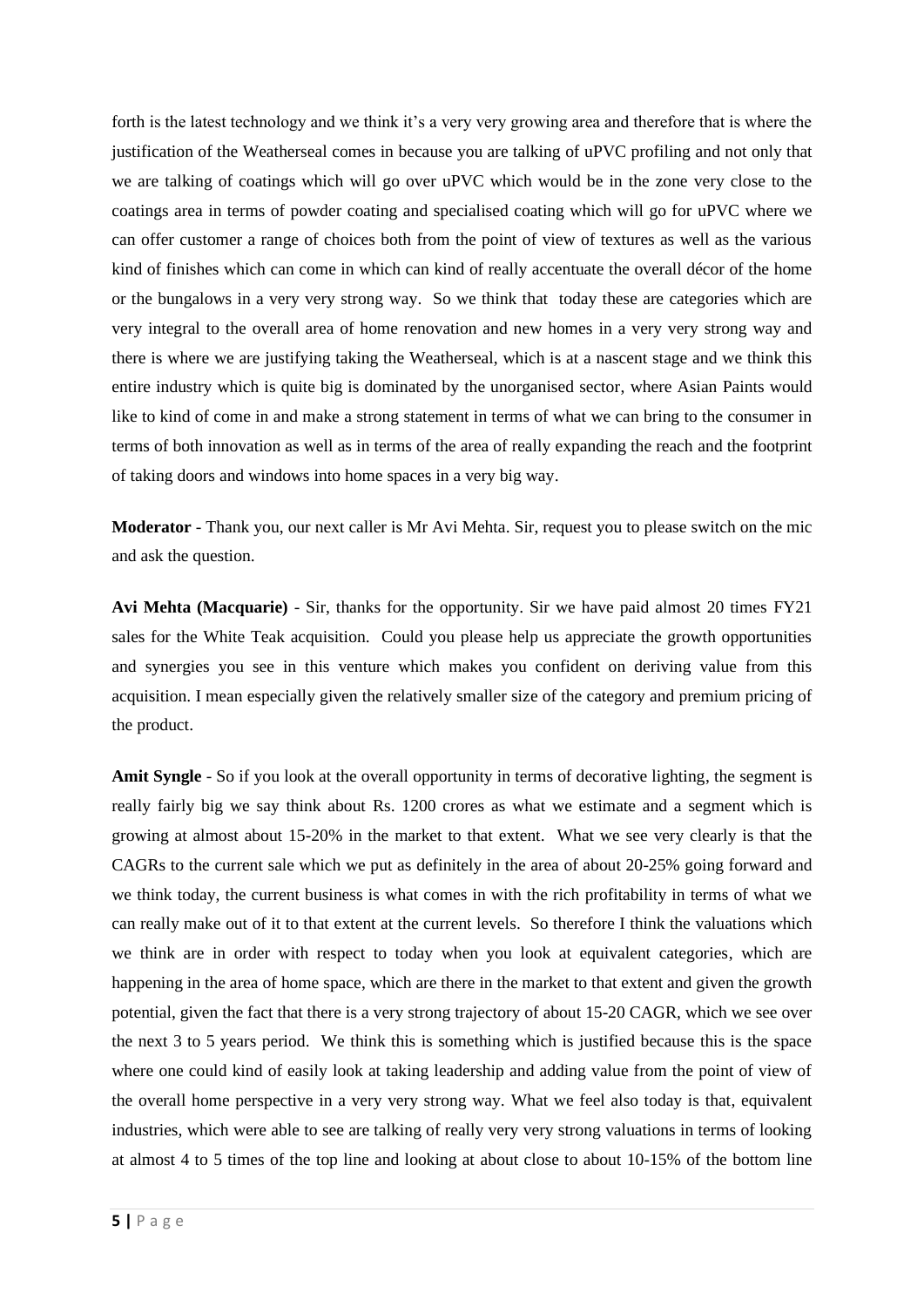multiples in terms of what we see in industry and given the health of the current operation in terms of the two companies what we see, where there are stronger profitable companies to that extent, we feel that going forward given the CAGRs and the potential which we see this is clearly dependent in terms of their performance over the next 3-5 years; and therefore the whole payout as you see is dependent on the financial performance and therefore we feel that the overall performance which we are seeing is linked to their financial performance and therefore fairly realistic and in line with what we are seeing in the environment as the kind of go forward.

**Avi Mehta (Macquarie)** - Sir you didn't touch the synergy aspect if you could do that before I go to the second question.

### **Amit Syngle** - Okay

**Avi Mehta (Macquarie)** – The Opportunity I understood sir, synergy you didn't…is it distribution that you are kind of arguing because the product is very much premium that's why I didn't understand the synergy part.

**Amit Syngle** – Okay, so we have been speaking about our home decor kind of foray for the last 2-3 years and in a very strong way today if you look at we have almost about 29 stores which we have set up which are the 'Beautiful Home' stores which are there which are spread across about 25 towns across the country. By the end of the year we are going to have about 70-75 stores across the country where we are talking of home décor under one roof and there is where we are talking to the consumer where the consumer is able to get all the categories within the Home under one roof. We are already dealing with lighting where we are currently sourcing the lighting from 3-4 players in the last two years and we see a very strong response in terms of what we see in the decorative lighting space which we are able to get from the customers. Today the market is dominated by a lot of imports which happen from China which are there to that extent and we today look at a very strong synergy with respect to our stores which are coming up and also we have about 500 premium stores spread across about 200 towns across the country, where we are looking at some of the stores kind of putting up spaces for both lighting as well as for doors and windows where we are able to kind of look at contributing to the consumer in a very strong way in the whole cycle of the home renovation and the new home space in a very very strong way. So the synergy is very clear, that we are talking of really kind of capturing the customer life-cycle from the point of view of home renovation, new homes, home makeovers which come in and therefore it kind of really adds to the core category of home painting in a very strong way because you are catching the customer in all forays of life to that extent and you have a specialised network. One you're talking about your premium stores across about 200 towns, then you are talking about the 75 stores which are coming up in this year which would be spread across various parts of the country where will be able to offer them as part of our distribution.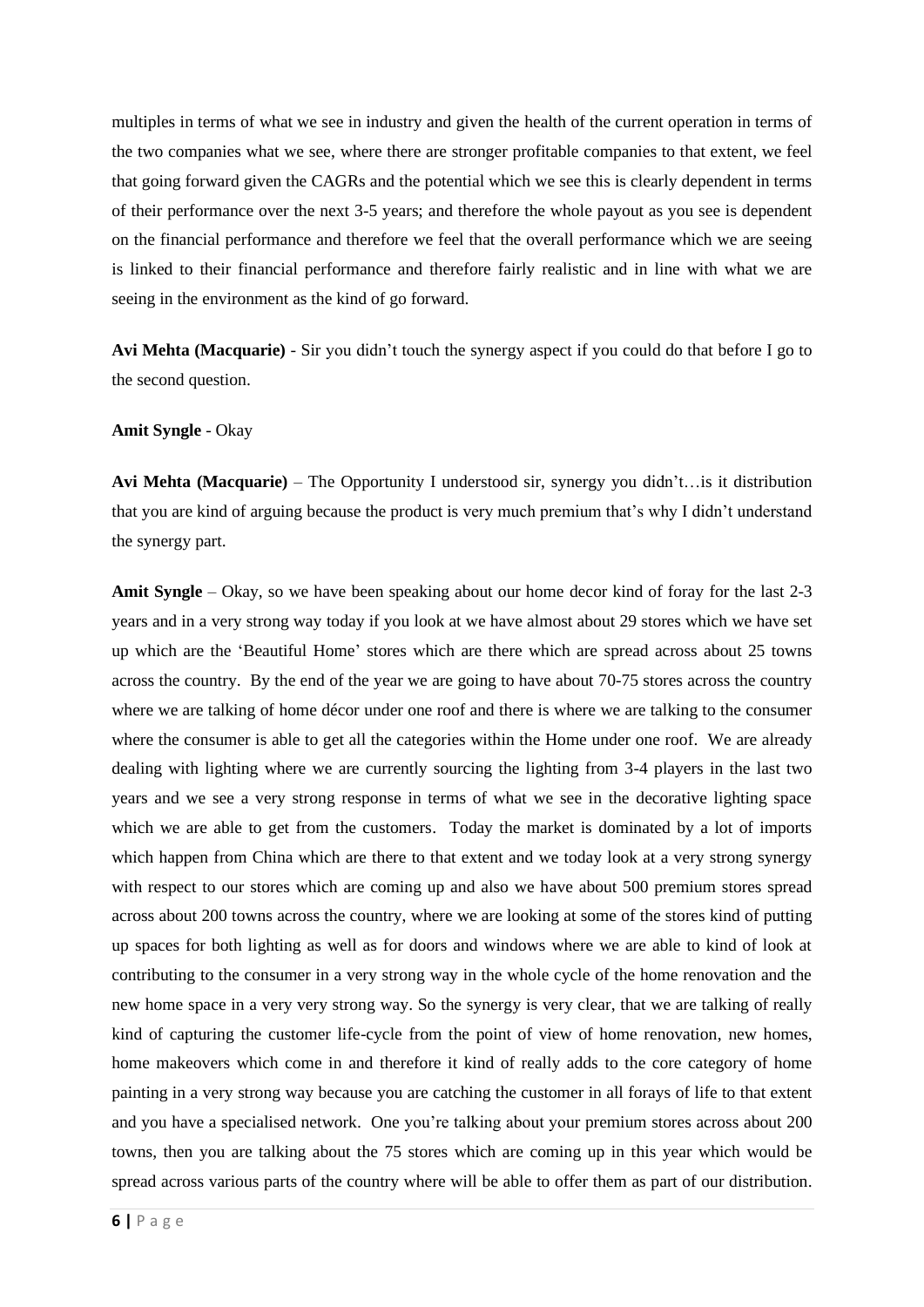In addition, we have a 'Beautiful Home' service which we have launched in the last two years where we are looking at reaching out to large access of medium to premium homes across the country where we will be able to pitch these services through our *beautifulhomes.com* model which is a strong engine in terms of getting as leads across to the home areas across the country. So, we see a strong synergy with our current business and we see that it kind of really adds back to the core coatings business and at the same time is the leverage in terms of getting into the home decor business so that we are able to really look at capturing the customer life cycle with respect to home renovation and new homes in a very strong way.

**Avi Mehta (Macquarie)** - Got it sir and sir my second and last question. Could you help us with the relative pricing of a uPVC window versus the traditional aluminium window and also in other relative pricing of a White Teak versus other brands in the decorative lighting segment, so that we get a perspective about these brands stack up.

**Amit Syngle** – so as we said that, see White Teak medium, if you look at from the point of view of the overall decorative space, they are already doing a very very strong business and we see very clearly that the business is going to be doubling every year as you kind of go forward. The decorating space is kind of today dominated by some small players in India, but largely by a lot of Imports from China which are happening. Where we are bringing White Teak is one from the point of view as saying that there is a very strong design capabilities which will bring which is integral to what is the Indian consumers and the Asian consumers want in a very very strong way and is not based on some Chinese designs which are coming in in terms of looking at dominating the market to that extent. So therefore, one is the area of strong design in terms of what we are bringing into the face secondly from the point of view of especially the price, what we see is that White Teak today which has a very strong online platform which is the e-commerce platform along with some of the company owned stores, they bring very strongly a capability of having a pricing which is one comparable to the imports which are happening from China; in fact very very competitive pricing to that extent but more importantly the entire range, the designing is very integral to what the e Indian consumers want in a very very strong way. So in crux what we have is a product on decorative lighting which is very strong and comparable with respect to the pricing, with respect to the Chinese imports which are happening and some of the Indian players which are there in the market. At the same time it brings in a lot of innovation.. please remember, this is a product like fashion, okay, it changes every six months and we need to like keep on like innovating the design, which is where this entire capability of White Teak comes in, with their international set of design capabilities which are coming plus the whole area of the Indian culture getting integrated with respect to what the Indian consumers want. The second area is the uPVC segment, when you said that how does it compare with pricing in terms of pricing. When you look at the Weatherseal, largely the operations are dominated in South India today it's a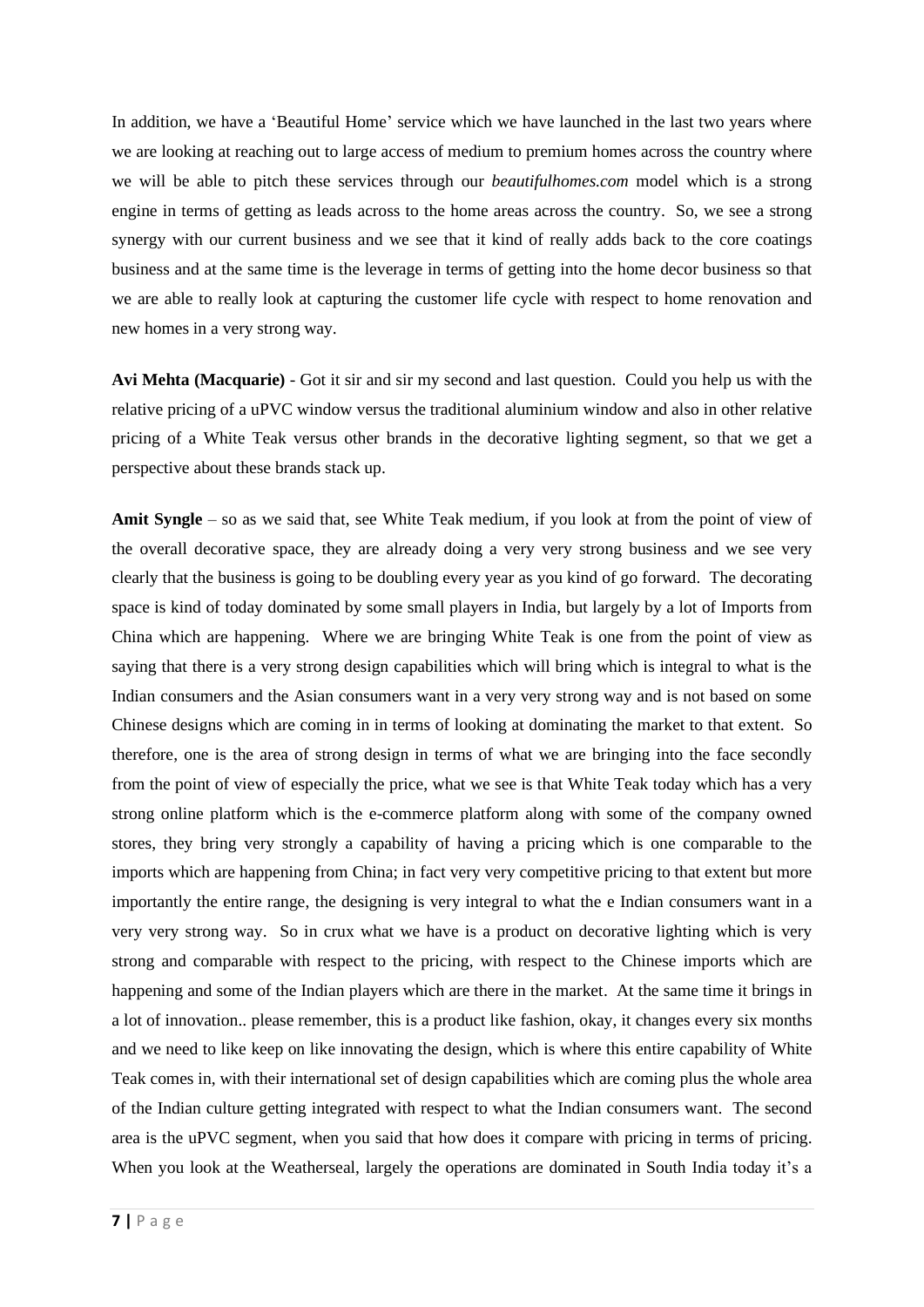very very strong area which is there where the prices are very very competitive with respect to the current players in the market; again and large section of unorganised players to that extent, and we feel that here the crux lies in terms of the skill of the kind of product which you can do in terms of profiling and the type of finishes and secondly, the element of service which comes in terms of delivery to the customer, which is currently a little bit of a pain area which Asian Paints wants to kind of capitalise going forward. So net-net what we see, we will have a product which is comparable to the prices in the market but with a more value addition with respect to design, with respect of finishes and with respect to capabilities of service.

**Avi Mehta (Macquarie)** - Okay Sir, just request given your enhanced focus on décor, please you could start sharing the breakup with in the decorative how much is decor and so that we can appreciate the growth that we are going forward. That's the only last request. Thank you very much sir.

## **Amit Syngle** - Sure

**Moderator** - Thank you. Our next caller is Mr Jay Doshi from Kotak, Sir Request you to please switch on the mic and ask the question.

**Jay Doshi (Kotak)** - Hi good evening and thank you, by the way White Teak is a pretty good brand. I mean I like the collection and their work. So congratulations on acquiring it. So my first question is, you know, we seeing acquisition from Asian Paints after several years. I think you refrained- from acquisitions after Ess Ess and Sleek. So is this a fundamental change in philosophy. Should we expect more bolt-on acquisitions and are you open to large ticket size acquisitions in home decor space. So that's my first question and I have one more.

**Amit Syngle** – Okay. so first of all after the Ess Ess and Sleek acquisitions, we have done acquisitions in some of the international market where we have looked at one of the acquisitions in Ethiopia where we got Kadisco Paints and we got another paint company in Sri Lanka by the name of Causeway paints. So these were two acquisitions we did after the Ess Ess and Sleek acquisitions. So I think today, Asian Paints is fairly opportunistic in terms of a good target and a good kind of alignment which we see with the strategy in terms of looking forward and that is what we are kind of going forward in terms of looking at it. As far as the home space is concerned, we feel that the current two acquisitions are in line with the strategy of the company. Today for I think all of it of you it is very the important to know that in the coming 3-5 years, we are looking at the home decor space contributing to almost 10% of our overall decorative business in India and therefore it would be a sizeable component in terms of going forward in terms of what we speak of the home decor business because it is having a very strong alignment with the core business of the coatings because as I said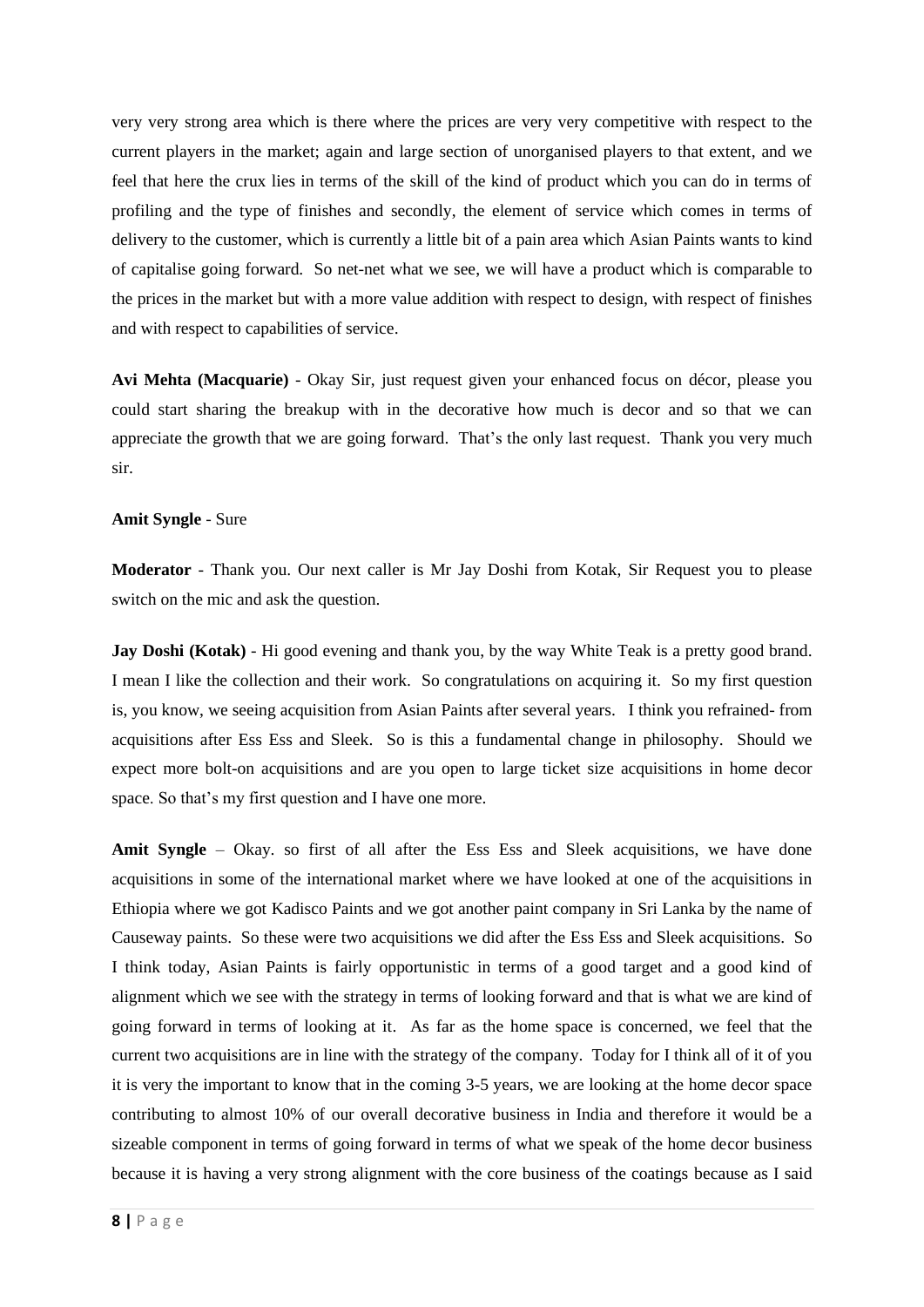that we are trying to capture the customer life-cycle in a very very strong manner. A customer who is trying of doing some painting in home which is about the 'share of surface' is also looking at renovating the entire home and therefore this entire foray of home decor really adds on to the core business in a very very strong manner and going forward as I said, we would like to really see that this business reaches a certain contribution of the overall India decorative business going forward. Secondly what we also see is that in coming times, we will keep our eyes and ears open for any newer areas of acquisition which comes in. Just for your information, last year, we basically did an alignment with GM Syntex, which is a company which is into fabric and furnishings and today we have been working very strongly in terms of expanding the footprint on the fabric and furnishing which is now spanning across more than 600 kind of retail points across industry and we are clearly close to the number two player in the fabric and the furnishing industry. So similarly, today what we see is that these two acquisitions go very strongly in giving us a very very strong kind of a footprint because now you already have bath, you have kitchens, you have furnishings and now you have decorative lighting and doors and windows which is coming in and making a portfolio very very rich from now on we need to kind of offer to the consumer. At the same time you are bringing innovation, you are bringing something which is a very strong pricing which is there in the game at the same time influencing the entire customer in the journey terms of going ahead. So, as we move forward you will see possibly more innovations which will happen from the Asian Paints bandwagon both from the point of view of organic and inorganic kind of forays which in this space would be very very useful for taking our business forward.

**Jay Doshi (Kotak)** – Thanks for this. So, my second question is can you explain us the organisation structure and how it will be, because you have a few brands of your own, you have partnerships, you have now acquired companies that will be run by promoters. You have retail footprint through beautiful homes and painting services and home services as well so how. how will the organisation structure be? Will it be a different team versus decorative paints?

**Amit Syngle** - So today, if you look at, we run basically the kitchen business as a separate subsidiary as well as the bath system which is the part of the overall standalone business of the Asian Paints to that extent. When we look at these two, we are planning to run these as subsidiaries which are there strongly in terms of what comes on their own entities. At the same time, we have a very very strong kind of a structure which is drawn in where everything kind of comes under one management kind of circle, where all of them look at this entire business as the home decor business in terms of both direct reporting as well as metrics reporting which comes in. So I think it's a very very strong structure which is based on a technology where there are subsidiaries, which are running separately focusing on various areas. At the same time there is a structure which is aligning them very strongly with the core business of Asian Paints in terms of increasing the footprint and aligning with the key retailers of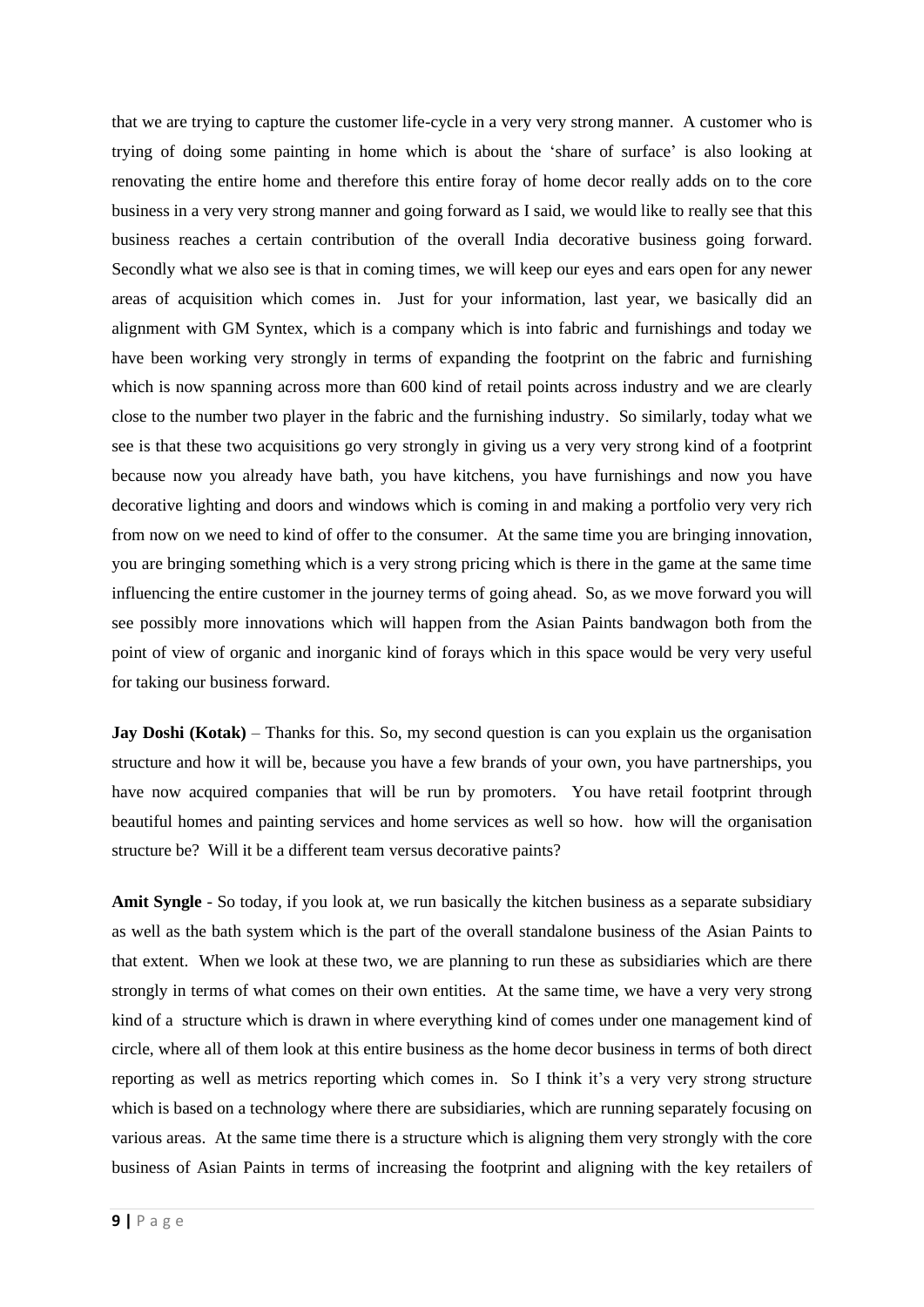Asian Paints who are progressing well in the core paints strategy to that extent. We feel that this strategy has been very strong and in the last two years we have been able to turn around the kitchen and bath business which are both profitable now to that extent and have exponentially grown in the last two years in a very very big way. So this structure, which is a combination of direct reporting and matrix structures, as well as the subsidiaries coming in together under that same structure, we feel that in this structure, we have consumer as the nucleus and that is where what is guiding us in terms of looking at offering the consumer everything which goes into the home force in a very very strong manner and therefore we have one structure which is responsible for getting all these categories to the home consumer which is also looking at the beautiful home stores, the beautiful home service and therefore integrating the entire piece very strongly together.

**Jay Doshi (Kotak)** - Thank you so much and good luck

**Moderator** - thank you sir, our next caller is Mr Shirish Pardeshi from Centrum. Sir please unmute your mic and ask the question.

**Shirish Pardeshi (Centrum)** - Hey hi Amit & Team, thank you for the opportunity and hearty congratulations. Infact sometime back I happened to see the Palladium store for White Teak and I was pretty excited in the product lines. My simple question is that when I look at the portfolio, you already have about seven stores in top seven metros and you did allude saying that we will try and expand; but the question is that how quickly we will be able to get this, because the product profile is good but the question is that if the home buyers are running left right and centre, so say maybe three years' time what is the revenue expectations. I did expect that you have given the category growth rate factor but obviously, we are hungry and you are also hungry to see that. So that's the first part and related part is that if you can speak about margin profile because we did know the margins in Sleek and bath business, so if you can help us to understand what kind of margins we have in White Teak?

**Amit Syngle** - Okay great, so when we look at White Teak, first and foremost I must say that it is a capability which is giving Asian Paints a very strong capability in terms of a phygital kind of a space. One is the whole area of the physical stores which are coming in in terms of the White Teak stores which are there, then it is the 'Beautiful Homes' stores which I spoke off, and then is the premium stores of Asian Paints which gives us a physical footprint all across the country in a very very strong manner, which we are able to spread and take on in a big way as we kind of go forward to that extent. The second opportunity which comes in is that today the larger part of the White Teak business comes in from the online e-commerce space in a very strong manner and that is a segment which is reaching out to the modern consumer, to the younger consumer, the younger home owners in a very very strong way and growing at almost exponential rate which is basically you cannot cap that rate to that extent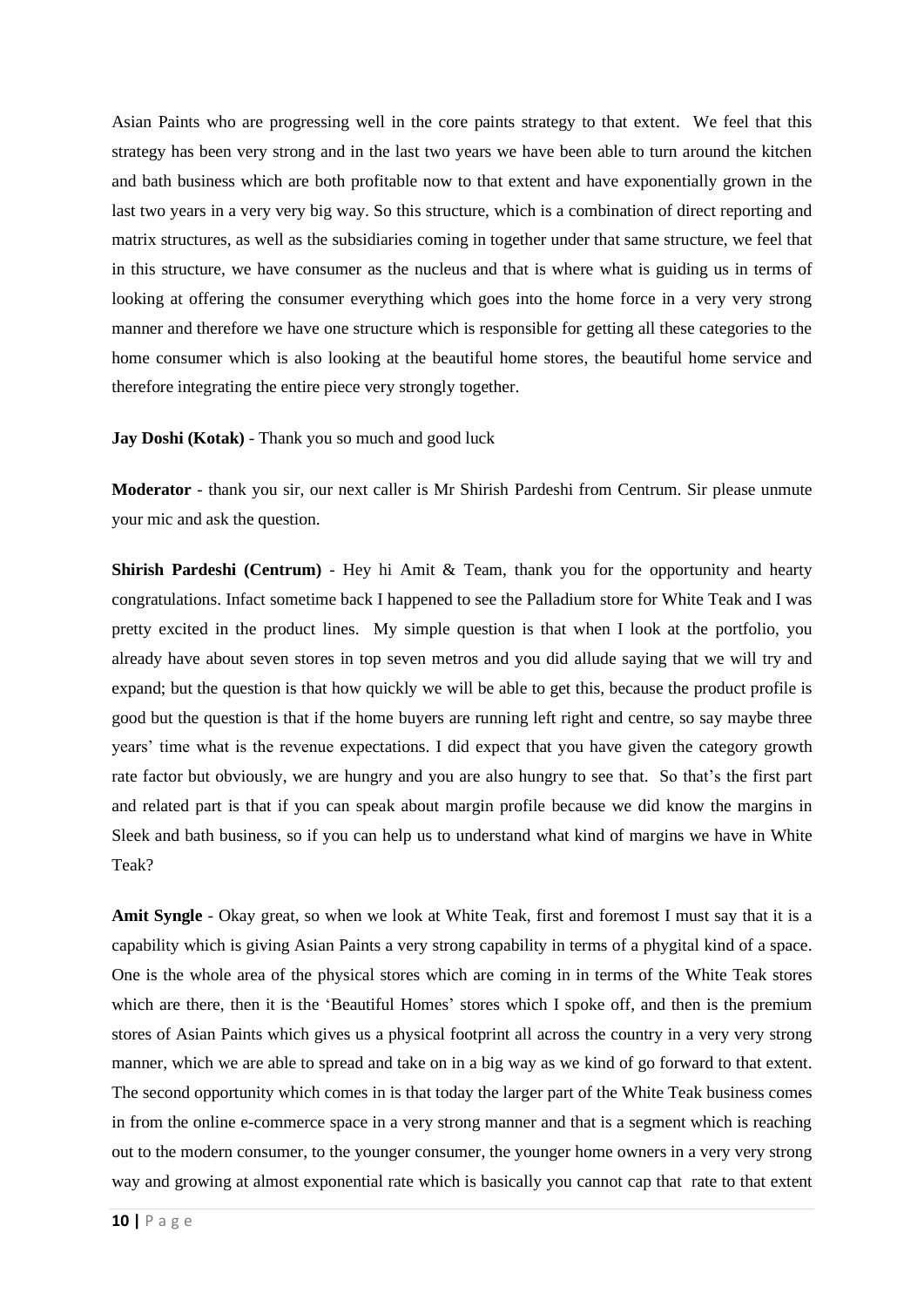in terms of going forward. What we see is that this dual capability which White Teak brings in that, one you are able to expand the physical space to tomorrow to more than 200-300 towns across India. That is one very very strong capability which Asian Paints brings it to the piece. The second area is the online e-commerce capability which today really reaches out to almost practically the entire country in a very very strong manner and today what we can say is that 70-80% of the sales at White Teak are dominated from the online space which comes in very very strongly. So there are two things which comes in here very strongly, that when we look at this entire White Teak, it gives us an opportunity in terms of really nurturing online e-commerce platform for home decor in a very very strong way apart from even the lighting business to that extent and it also gives us an opportunity to earn higher margins in terms of looking at the whole area of e-commerce from where it comes in because it stands out from the point of view of design and technology in terms of what we are able to bring into space. So as we look at it, currently the overall EBITDA margins are fairly healthy and they are comparable to the paint EBITDA margins in terms of the decorative lighting space which are there and we think, given the fact that the margins are fairly healthy, the industry is growing at 15- 20% pace and the fact that we have the physical and the online interface which is coming in very strongly, it makes together in terms of a very very strong foray in terms of the home space which you can make with White Teak.

**Shirish Pardeshi (Centrum)** – Okay, my second and last question on the same business. I did look at the portfolio and there are two other businesses which are there more than home lighting, which is the decorative fan which are also very expensive, then I'm not saying super luxury but this is the luxury segment and you also have the sculptures and the other artefacts business. My only presumption is that these all are high ticket item and when you generally look at in to say about your Null Bazaar or the wholesale market in Mumbai, these all are Chinese imports which are selling but these are all cash. So do you think we have a bandwidth to handle such a cash system in the, when we are saying artefact business for example and even the decorative fans. So may be, if you can spell out what is the category size, what is the opportunity these two segments and how are you going to deal because of I think when you said that 500 stores, they are practically the touch points for the engagement of the consumer, while home decor stores might be selling actually and visiting to the customer house and all… so how these two things are going to gel together ?

**Amit Syngle** – Okay, so that is an interesting proposition which you just put up in terms of going forward. See while today, there is fans; fans is a very small part of the overall business and so is the whole area of accessories in terms of the adjacencies with respect to the artefacts and other places which are there. Now all these businesses largely get the traction from an online kind of a purchase which happens and therefore there is no larger kind of really fear in terms of getting into a cash business which is regarding the smaller kind of cash purchases happening in the system. What in fact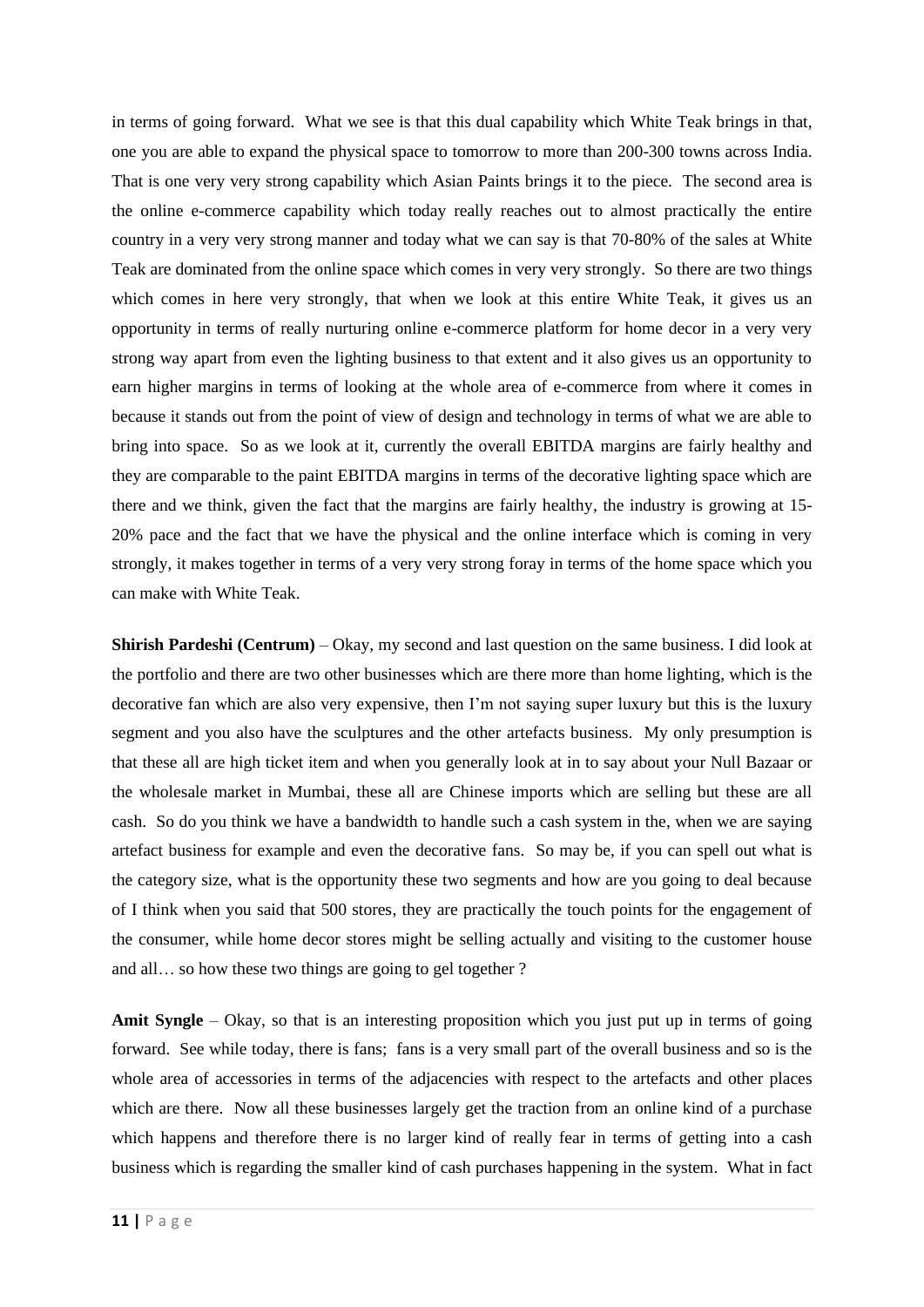which we see is the opportunity which I alluded to earlier is that this platform kind of gives us a very strong space of really integrating home furnishings, fabric, furniture and a lot of other areas on the online platform in a very very strong managed manner and looks at competing and really enlarging the whole market of the online e-commerce in a very very strong way which could kind of really spread to fabric, furniture, lighting and so many other areas of which we would kind of really give a customer and an access to. Today also we feel that the whole area of the adjacency on the accessories is a piece which is more by the impulse purchase which really happens when the customer gets onto the kind of website to that extent and therefore, we feel that rather than looking at stores carrying the adjacencies, the online space becomes a very very strong space for the accessories and the artefacts which go; and therefore I don't think so there is any concern about, you know cash being involved in So on so for to that extent and we think it kind of goes into a very strong space where a lot of younger home owners are looking at buying in terms of adjacencies along with the main categories coming in a very very strong manner

**Shirish Pardeshi (Centrum)** - Okay thank you Amit all the best to you and the team

**Amit Syngle** - Thank you.

**Moderator** – Thank you sir, our next caller is Mr Amit Sachdeva from HSBC. Sir request you to please unmute your mic and ask your question.

**Amit Sachdeva (HSBC)** – Hi good evening everyone thank you so much for taking my questions and congratulations for White Teak basically, you know this plan familiar to people who have look for such things and I think it is position in the luxury premium super premium segment and I think product range and definitely is impressive. So my question is basically the first principle one wherein you know when you look at this acquisition, in clear term, what exactly have you bought here. Is it the luxury digital brand which is selling a lighting and then you can add other categories to it or the design capabilities they have that there is a catalogue which you thought will take long time to build or something else that comes with it which were not able to read because I see it is a profitable business; there is customer base but what I'm trying to understand is that what of the part of the business you couldn't do yourself that that you're buying this business for as it is still a small business and company such as Asian Paints has resources to build his capabilities in house. Similar is a question for Weatherseal as well; it's very small pie why Asian Paints couldn't do it themselves in production capability of technology or anything; why this technology needs to be bought and built ? so these are the basic two questions but want to ask question on White Teak could be helpful that what exactly should we think that furniture could be the next big thing; is a marketplace model that you're going to; how are you gonna build his own capabilities that would be useful. Thank you so much sir.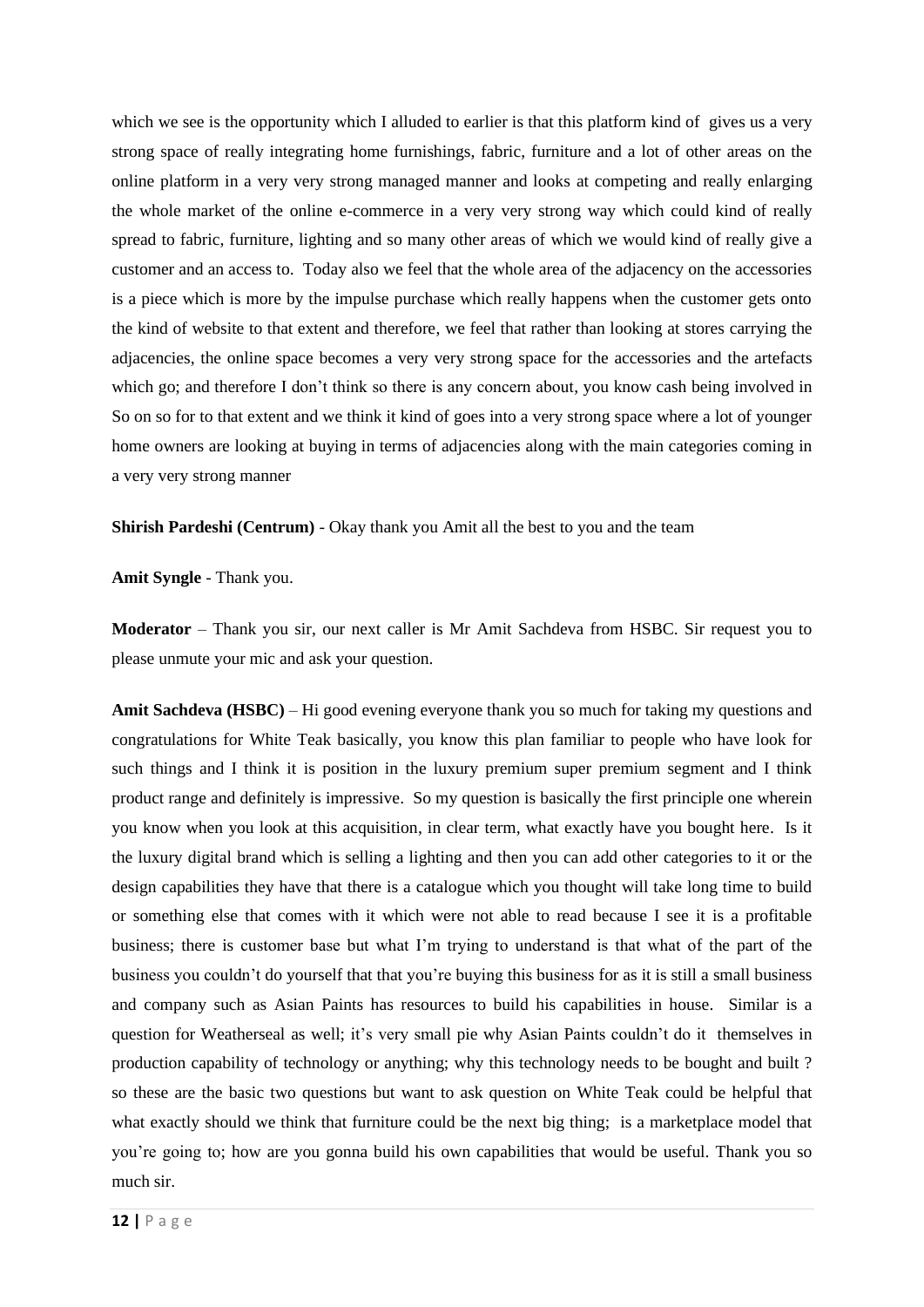**Amit Syngle** - Okay great so what we look at is that when we buy into White Teak, the competencies which are coming very strongly into the picture is that, there is superb element of the design capabilities which they bring on to the table because we must remember that today the market is dominated by a lot of Chinese players which are coming up and they today really not kind of look at the various consumer segments, who are very very desirous of looking at a very great design, which comes in, which appeals to them which is based with respect to Indian ethos, which kind of appeals to the Indian sensibilities in a very very strong manner and today White Teak over the last few years has been able to set up a very very strong and sturdy design system, which has been in place, which is able to kind of really sense the customer choices, look at possible what really appeals to the customer in a very strong manner and bring it to the table in a very strong manner. The second area is that today, the basic area of lighting, manufactured inhouse, sourcing from multitude of players. So whether you are making a chandelier or you are making in terms of some of the lighting which are there with respect to the lampshades, the material and so and so forth; it in for it involves a multitude of supply chain capabilities and not of expert sourcing which has to be done from multitude of vendors to that extent. What we feel is that, Asian Paints setting up this entire zone by itself would have taken us very clearly 2-3 years in terms of looking at a set-up in a very strong manner and looking at dedicating people in terms of building this capabilities over a period of time and we felt that given the fact that it is a growing market. Today, it might be a very strong platform in terms of really aligning with the player which already has got one expertise in terms of the design capabilities which they bring strongly onto the table; secondly the multitude of manufacturing capabilities with supply chain alignment, in terms of the huge number of vendors which are involved who are able to supply and assimilate the product in terms of bringing to the customer a finalised product to that extent; and third today in this space there is no other player and I repeat no other player which is able to match the online and the e-commerce capabilities which White Teak brings on to the table which is very very strong, and today in Asian Paints want to build over a period of time it would have taken it a very very long time in terms of building that kind of a capability in terms of going forward. So in a nutshell if you look at, the design capabilities, the whole area of supply chain capabilities, the whole area of manufacturing and third the whole chemistry of the online e-commerce space, I think makes the whole area of White Teak a very very strong zone for Asian Paints to kind of really take in and we feel that here is an opportunity of really making a foray where the whole unorganised business of lighting can be converted into a far more stronger organised business and it would kind of give Asian Paints to be the first kind of company which kind of makes a foray and becomes the number one leader in terms of decorative lighting in a very strong manner.

**Amit Sachdeva (HSBC)**- Got it, that's very very helpful Amit. So can I say is the long-term vision for business businesses like becoming a premium IKEA or something of that sort where there is furniture and lighting and everything or is it like lighting plus something; that's a very philosophical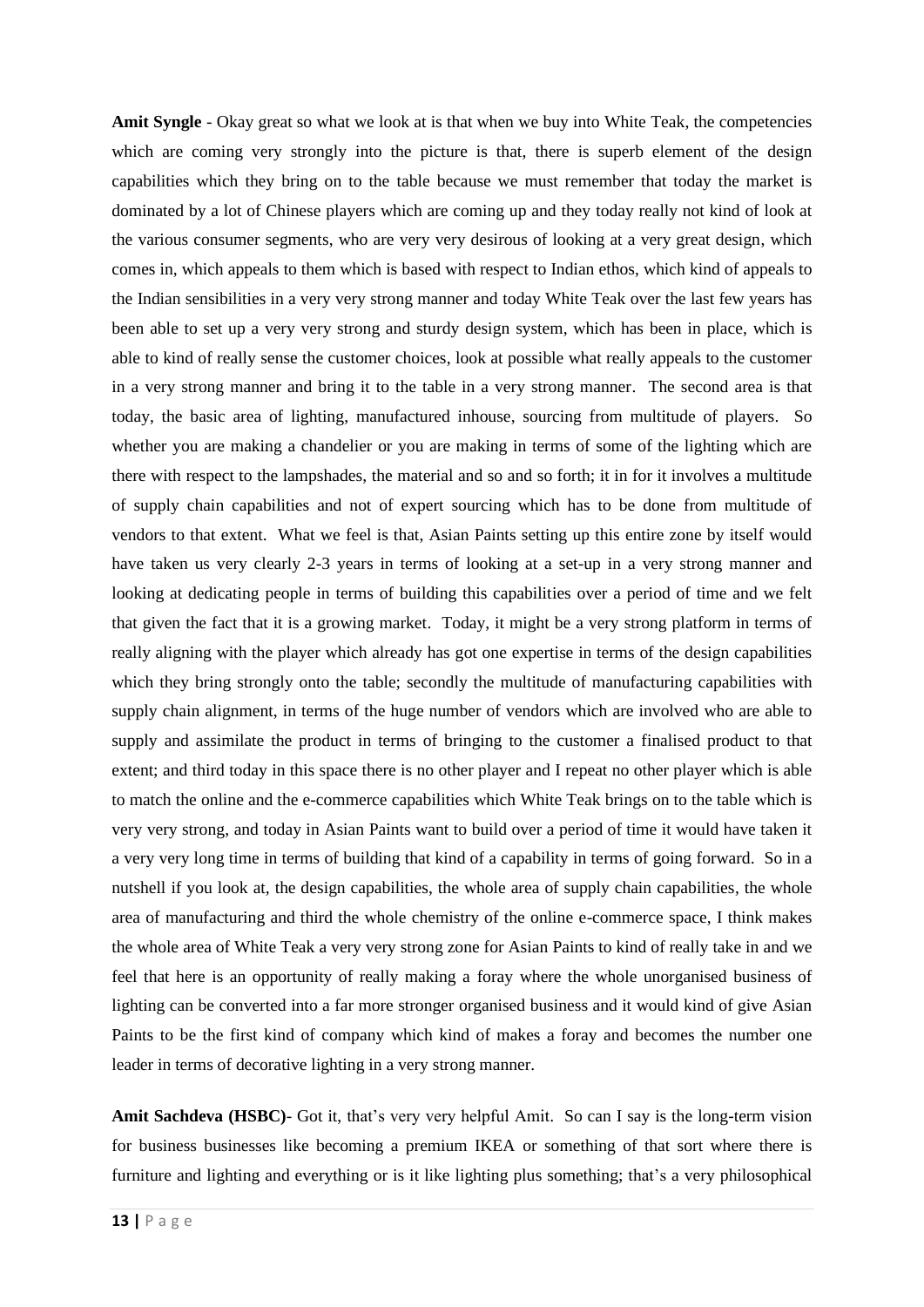question but probably the direction where you going for these is a larger one and not just lighting and it might entail going to lot other categories as well; probably much larger categories than probably lighting is; and it just open doors and given the name is White Teak, it signals a lot more than lighting perhaps.

**Amit Syngle** – So you are right. As I have been saying that today home decor is a very strong space it should be ventured into and what we see very clearly is that, this is a space which is contiguous with our core business which is the painting business and home business in terms of what we are into. So White Teak is one of the tools in terms of what we are using in terms of really kind of filling in a gap on a category where we are already there in kitchen , bath, fabric and in furnishings in a very strong manner, where we get the lighting space as we take a lead in terms of looking at really getting an expertise and looking at a design portion which comes in, and this is not only with respect to a premium and luxury space given the fact that Asian Paints really caters to our customers on a large platform, you would even look at possibly a little bit of a medium plus customer also coming into this Paradigm of the lighting in a very very strong way. In addition as you rightly said, this platform is really a magical platform which is an online e-commerce platform, where we can leverage the White Teak capabilities, the customer base married with the capabilities of an Asian Paints, you know, customer base which is already there and look at in terms of really seeing that we are leverage and able to have access to millions of customers across the country in a very strong manner, where we are able to pitch to the customer not only in terms of kitchen, bath, furnishing, furniture, lighting, flooring and a whole range of products which can be taken on an online platform, which can really give a capability to the company, that it dominates the customer life-cycle from the point of view of the home business, the home renovation business and the home makeover business in a very strong manner.

**Amit Sachdeva (HSBC)** - Thank you so much Amit and can you just give us the brief or similar answer for Weatherseal, why you couldn't make it yourself why you had to buy? what is the small business and is there some unique patented technology which is coming with it I don't think so so, what is the logic of doing that?

**Amit Syngle** – It's a valid question and what we see is that similarly when you look at the whole areas of doors, windows in terms of taking it forward, today there are players in the organised market. So today we look at about 40% of the business of the total Rs. 11,000 crores pie coming from the organised market, but there are still very very parts of the unorganised market in there. Now the supply chain here is a very very complex supply chain, there is the extruding partner which looks at really looking at either extrusion or doing the profiling in terms of looking at supplying you this aluminium or the uPVC kind of profiles to that extent which is there; then there is this whole second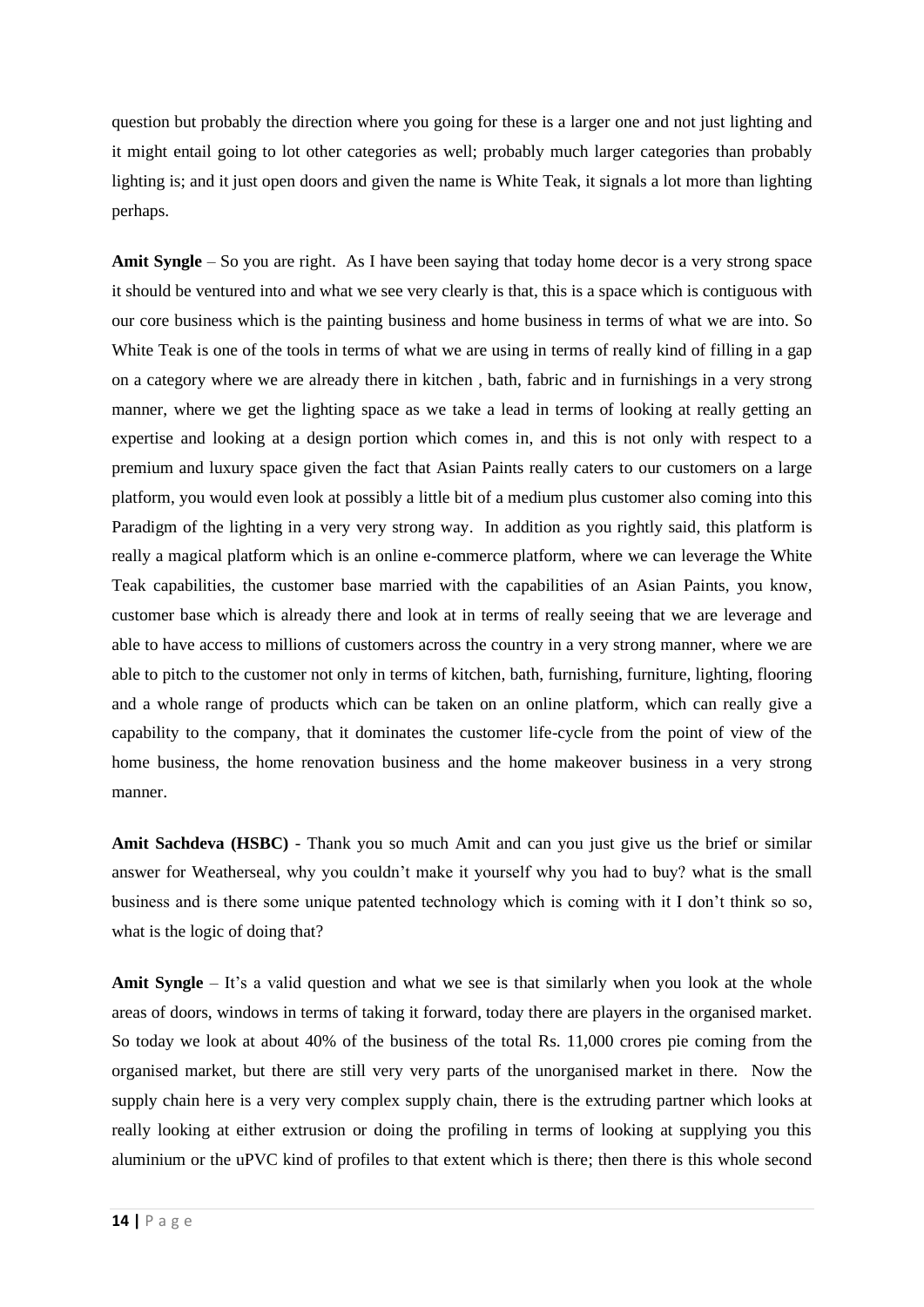area in terms of taking it to the measurements of various homes and bungalows from the point of view of French windows, doors and so on and so forth for which would be coming. The third area is the whole area of the coating on the uPVC and the aluminium which can get into a lot of decorative painting which should kind of come; normally there is gold, bronze and there are lot of hydro phobic coating and a lot of innovative coatings which are coming in this space. So there is a whole supply chain around it to that extent and the third supply chain round is it in terms of fixing it with glass, sourcing glass looking at giving technologies in glass which is very very different in terms of what we bring on to the table. So if you look at the entire supply chain, it's not a very easy supply chain that I can set it overnight in terms of just kind of fixing a glass to a uPVC profile. It involves a very very kind of complex supply chain, right from extruding from the point of view profiling, from the point of designing, from the point of view of over coating, from the point of view of glass sourcing and therefore it is a fairly complex business and it doesn't seem, it is something which can be kind of really done very easily on your own, especially when you see that there are some established organised players in the market which are already there. So if you want to be one up on the race, okay rather getting into it yourself which would take you years in terms of aligning with all kinds of supply chain which are involved, this is a very strong way of aligning with a very strong company which kind of brings, one engineering technology second from the point of view of a coatings technology and a third of a certain kind of a structure which is already there in terms of reaching the retail consumer at the same time reaching out to the B2B consumer in a very very strong manner. So we think, it is not absolutely impossible to set it up but why spend about 3 to 4 years to kind of to set up the system and there is a very strong and able player which can give you leverage into this market and you can start growing the business in terms of a more than a 20-30% CAGR over a period of time and that would kind of give you a capability to become amongst the top players in the market in this zone.

**Amit Sachdeva (HSBC)** - Got it thank you so much Amit very useful thanks a lot. That's it from me.

**Moderator** - Thank you so much everyone. This was the end of the Q&A session I would now request Mr. Amit Syngle to please give us the closing remarks.

**Amit Syngle** - I think I would really thank all of you that you came for this meet at a very very short notice and I think it is very very useful for us to kind of really get into your mindset in terms of what you are thinking when we look at this acquisitions going forward. As you can you go forward if you look at the way we are making a disclosure, we are being very transparent in terms of how we want to kind of really grow the business in the next five years and therefore, you would see that the disclosure is not limited to what we are taking immediately, but what we are talking in terms of the future next few years in terms of what we want to kind of do and therefore I think the intent of the organisation is very clear that this business of home décor is very very dear to us; it is very very contiguous with our